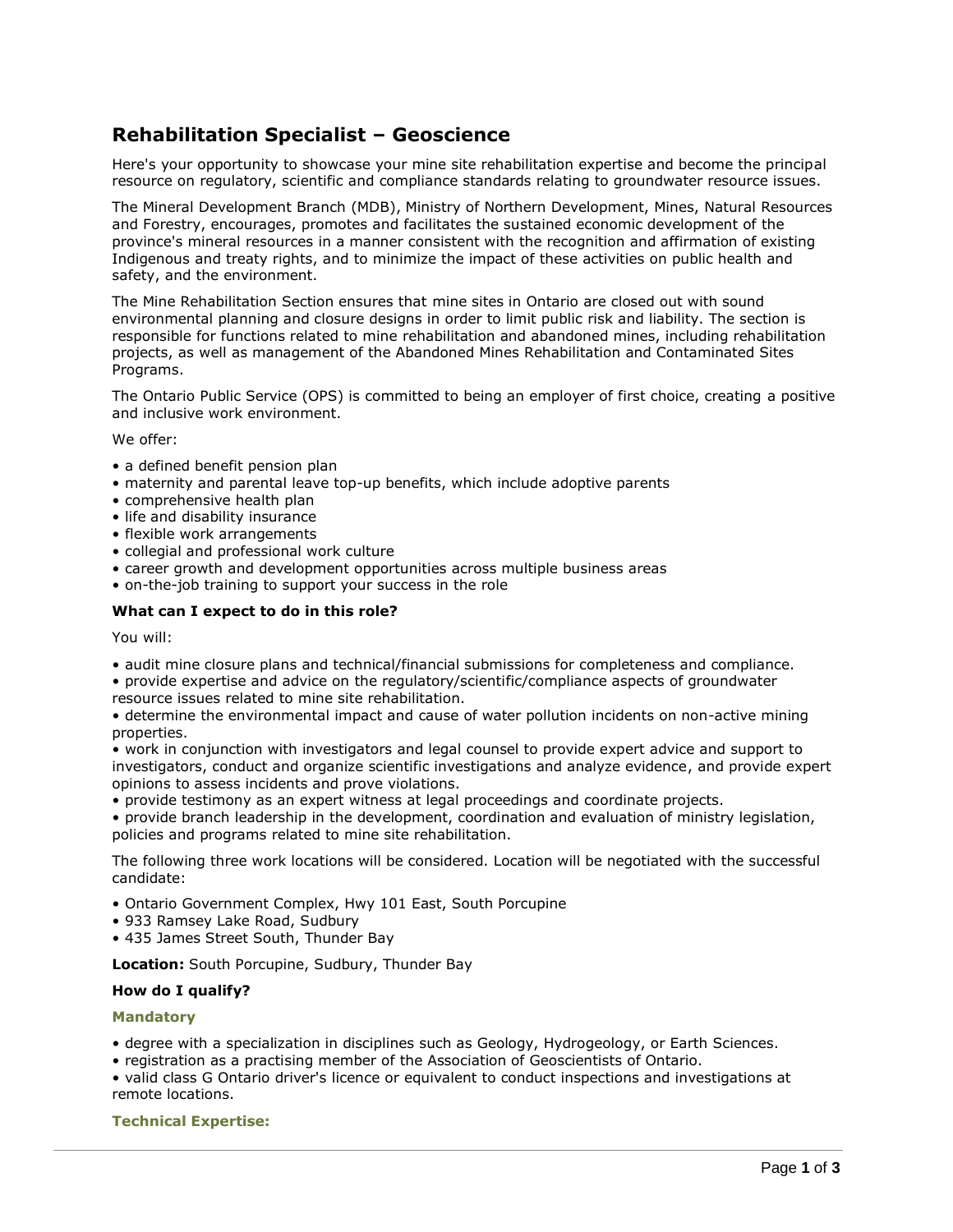• You have thorough knowledge of the theories, techniques and methods associated with the science of environmental management of acid rock and acid mine drainage, neutral mine drainage and water pollution control, including industrial mining processes, wastewater treatment, hydrology, dispersion, modelling, standard setting, aquatic toxicity, sampling, testing, flow measurement, emergency response, hydrogeology and site remediation.

• You have knowledge of emerging environmental management theories, practices and techniques within the groundwater specialty.

• You have sound knowledge of environmental approvals and permits processes.

• You have the ability to apply and interpret the Mining Act, environmental protection legislation (Environmental Protection Act, Ontario Water Resources Act, Fisheries Act, Canadian Environmental Protection Act, Provincial Offences Act), policies, guidelines and programs, and compliance policies and practices.

## **People and Communication Skills:**

• You have superior oral communication and interpersonal skills to interview witnesses, facilitate discussions, provide testimony in court proceedings and provide training.

• You have excellent written communication skills to prepare a variety of correspondence.

## **Analytical Skills:**

• You have well developed analytical, evaluative and problem-solving skills to assess and resolve problems related to mine rehabilitation and surface water quality, and recommend solutions.

## **Computer Skills:**

• You have working knowledge of computers and standard software packages.

## **Diversity, Inclusion, Accessibility and Anti-Racism:**

We are committed to build a workforce that reflects the communities we serve and to promote a diverse, anti-racist, inclusive, accessible, merit-based, respectful and equitable workplace.

We invite all interested individuals to apply and encourage applications from people with disabilities, Indigenous, Black, and racialized individuals, as well as people from a diversity of ethnic and cultural origins, sexual orientations, gender identities and expressions.

Visit the [OPS Anti-Racism Policy](https://www.ontario.ca/page/ontario-public-service-anti-racism-policy) < [https://www.ontario.ca/page/ontario-public-service-anti-racism](https://www.ontario.ca/page/ontario-public-service-anti-racism-policy)[policy](https://www.ontario.ca/page/ontario-public-service-anti-racism-policy) > and the [OPS Diversity and Inclusion Blueprint](https://www.ontario.ca/page/ops-inclusion-diversity-blueprint) < [https://www.ontario.ca/page/ops-inclusion](https://www.ontario.ca/page/ops-inclusion-diversity-blueprint)[diversity-blueprint](https://www.ontario.ca/page/ops-inclusion-diversity-blueprint) > pages to learn more about the OPS commitment to advance racial equity, accessibility, diversity, and inclusion in the public service.

We offer employment accommodation across the recruitment process and all aspects of employment consistent with the requirements of Ontario's [Human Rights Code](http://www.ohrc.on.ca/en/ontario-human-rights-code) < <http://www.ohrc.on.ca/en/ontario-human-rights-code> >. Refer to the application instructions below if you require a disability-related accommodation.

## **Salary Range:** \$1,574.49 - \$1,922.67 Per Week

## **Additional Information:**

• 1 Temporary, duration up to 18 months (with possibility of extension), 933 Ramsey Lake Rd, Sudbury, North Region or 5520 Hwy 101 E, South Porcupine, North Region or 435 James St S, Thunder Bay, North Region

## **Note:**

- Less qualified applicants may be considered on an underfill basis.
- The information that you provide for the purpose of this competition and the results from this competition may be used to fill other positions. These positions may be of various tenures, including short-term assignments. Your information and the results from this competition will be retained for the purpose of filling vacancies in accordance with the applicable collective agreement or policy provisions.

Please apply online, only, at **[www.ontario.ca/careers](http://www.ontario.ca/careers)**, quoting **Job ID 183020,** by **Thursday, June 30, 2022**. Please follow the instructions to submit your application. Faxes are not being accepted at this time.